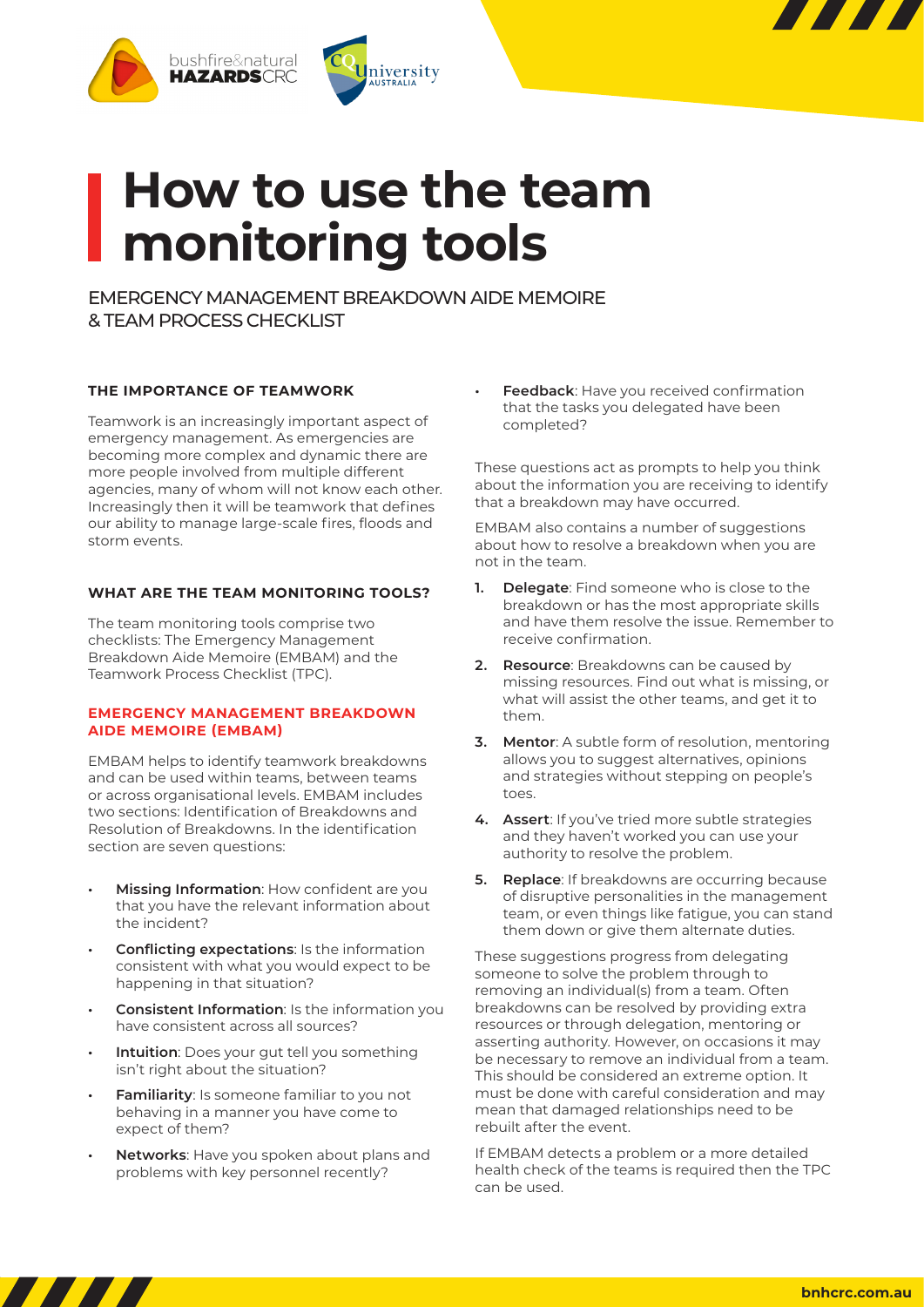

#### **TEAMWORK PROCESS CHECKLIST (TPC)**

The TPC is designed to provide a health check for teams to make sure everything is working as it should and to identify problems in teamwork. The TPC is based on research into breakdowns by Wilson et al. (2007) and Bearman et al. (2015). It contains questions about the communication, coordination and cooperation of the team.

- Cooperation is the basic willingness to work as a team
- Coordination is concerned with who knows what and the timing of actions
- Communication is about who talks to whom, how they do it and when.

The checklist is designed so that you can read each of the questions and ask yourself whether the behaviour in the question is being demonstrated by the team. For example here are the items on coordination.

#### **COORDINATION**

- Are the roles and responsibilities of team members clear?
- Are actions always carried out as expected?
- Does everyone have a common understanding of mission information?
- Is there a clear and common purpose?
- Is everyone adjusting to meet the demands of the situation?
- Are team members requesting assistance from others, where necessary?
- Are team members correcting any mistakes made by others?

These statements help you to think about different aspects of teamwork and are some of the behaviours that you would expect to see in a high performing team.

## **DISCUSSING YOUR OBSERVATIONS WITH TEAM MEMBERS**

The checklists are not designed to be an objective measure of teamwork and scores are not usually allocated to performance. After you've used the checklists to consider how your team are operating it's important to discuss your observations with the team members. Not only does this serve to validate your observations but it also gives people in the team a chance to comment, which provides a richer account of what happened and why. People are much more likely to take information on board

if you have a collaborative approach and take them with you on the journey.

### **USING TPC TO HAVE CONVERSATIONS ABOUT TEAMWORK BEHAVIOURS**

The TPC can also be used to build a better understanding of the kinds of processes that we expect in high performing teams. Typically, we don't have conversations about the teamwork behaviours that we expect from our teams. We do this to some extent in terms of technical behaviours (such as timely completion of warnings) but we rarely do this in terms of teamwork behaviours (such as sharing information or providing big picture situation updates). The checklist can be used to start discussions with the team about the need to show these behaviours and what they might look like in a particular situation. This can be done proactively before an emergency to build better teamwork and/or during an emergency to reinforce the team behaviours that are expected.

For example, during an emergency a regional commander might say in a briefing that they expect to see the team to be sharing mission critical information in a timely manner or they might say that this is going to be a very dynamic situation so team members may need to adjust more than normal to meet the demands of the situation and to look out for each other.

### **USING TPC FOR AFTER ACTION REVIEWS**

In addition to proactively building teams and managing them during an emergency the TPC can be also be used to guide debriefs and after action reviews. Used in this way the questions on the checklist are used by the participants to reflect on how their team performed. This can either feed into group discussions about the team's performance or it can be used to highlight specific examples of good and bad teamwork. In the case of an after action review this would then be subject to an analysis that leads to formal recommendation that can improve teamwork. For more information on running an after action review workshop using TPC please contact the lead researcher at the address below.

#### **MULTIPLE RATERS**

It's a good idea to have multiple people rating a team's performance. This potentially allows you to pick up on a wider range of issues and provides someone who you can bounce ideas off. However, you need to make sure that all of the observers